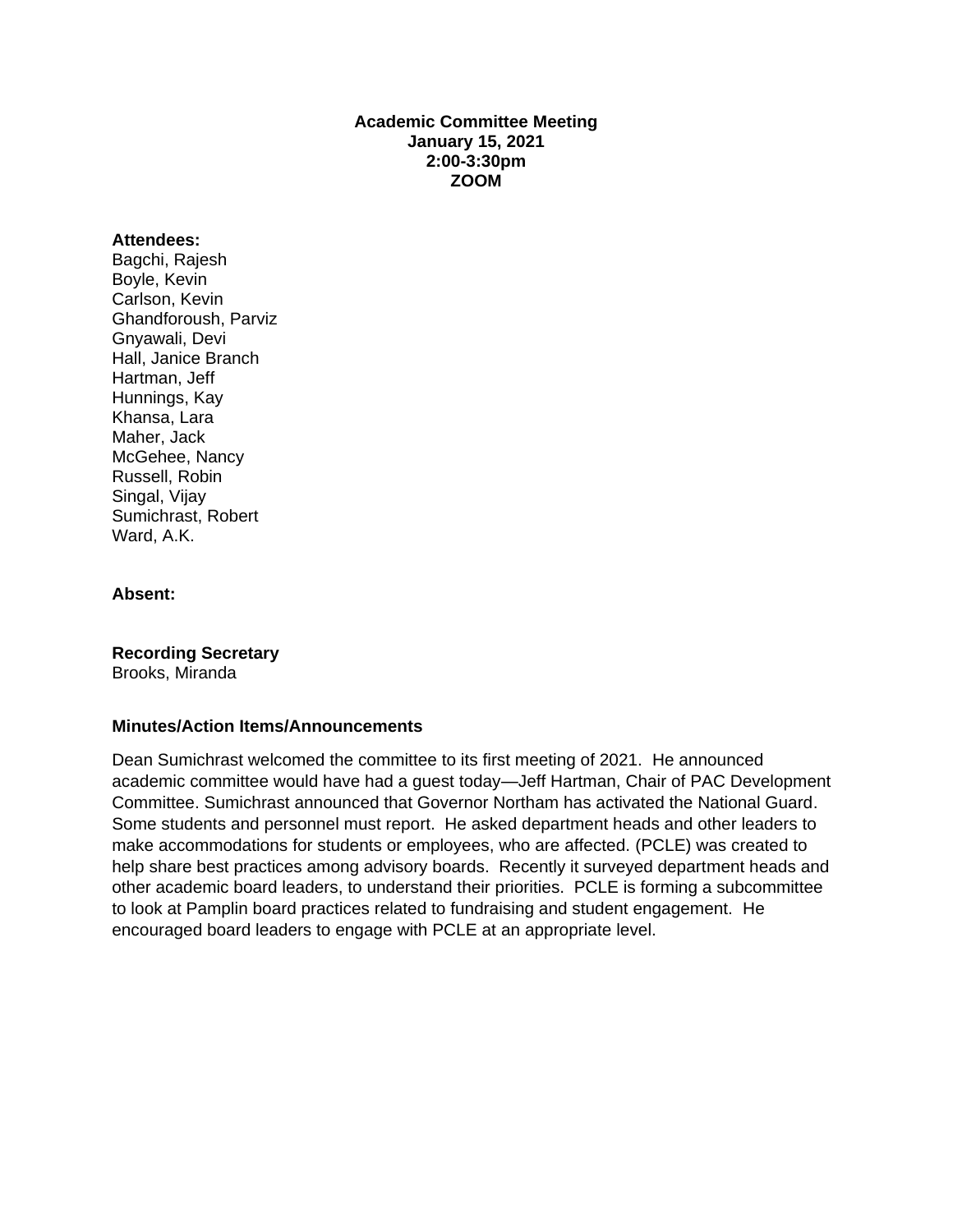## **Culture of Philanthropy**

Jeff Hartman, Chair of the PAC Development Committee said its overarching goal is to change the culture of philanthropy, in Pamplin. Hartman thanked Sumichrast and the committee for their support. Hartman addressed increasing philanthropic efforts and fundraising. Hartman would like to meet the goal of 22% participation by the year 2022. Currently, Pamplin is at 18- 19% participation. Hartman would also like to increase advisory participation and has worked closely with Advancement. Last strategic goal is to make sure Pamplin and its Advancement team is considered best in class by assisting with engaging, inspiring and changing culture.

Hartman announced that Giving Day will be held February 24<sup>th</sup> and 25<sup>th</sup>. Advisory boards will be able to greatly assist with this event. Hartman requested for this information to be added to the Pulse newsletter to increase awareness. Elizabeth Mitchell added that the approach has been restructured and challenges have been simplified. Mitchell emphasized the question of "why do you give back?" Sumichrast opened the floor to the Academic Committee to ask questions. Hartman addressed the inquiries of the committee.

# **Pamplin Faculty Input Group**

Every college, except Pamplin, has a faculty association or other faculty group to provide faculty input to colleges and universities structures. Pamplin faculty rejected creating a faculty association over 20 years ago. A.K. Ward and others have recommended that Pamplin create a faculty organization, to provide input to the dean and university without the overhead and broad scope associated with some college faculty associations. Ward described a proposal that had been provided to the academic committee in advance. After discussion, the academic committee supported moving forward with the Pamplin Faculty Input Group. As a course of action, Ward suggested to initially have Senators address concerns at each department meeting. Ward will also make a presentation during the upcoming Pamplin faculty and staff meeting and gather comments and concerns at that time. Based on the comments shared, make adjustments and have a formal proposal that goes out for a faculty vote through Qualtrics.

### **Implementation Plan - Sections 5.4 and 5.5**

Sumichrast directed the committee's attention to the changes made by Dean Carlson to Section 5.4 and Section 5.5. Dean Carlson reviewed the changes to Section 5.4 regarding Research, as provided by UT-Dallas (UTD). Carlson shared that there are two goals, which are categorized by elite level research and doctoral program and effectiveness. Carlson explained the target is to rank 50 or better and how to obtain this ranking. Carlson stated if we can generate approximately 16 UTD articles per year for five years, that would produce a UTD score of 6.6. Carlson explained that based on the faculty allocation model, several approaches were used as to how to count elite level publications. Carlson suggests that these goals were attainable with the amount of tenure-track research faculty we have. Sumichrast highlighted a spreadsheet provided that shows research productivity gains by department, and progress made over recent years.